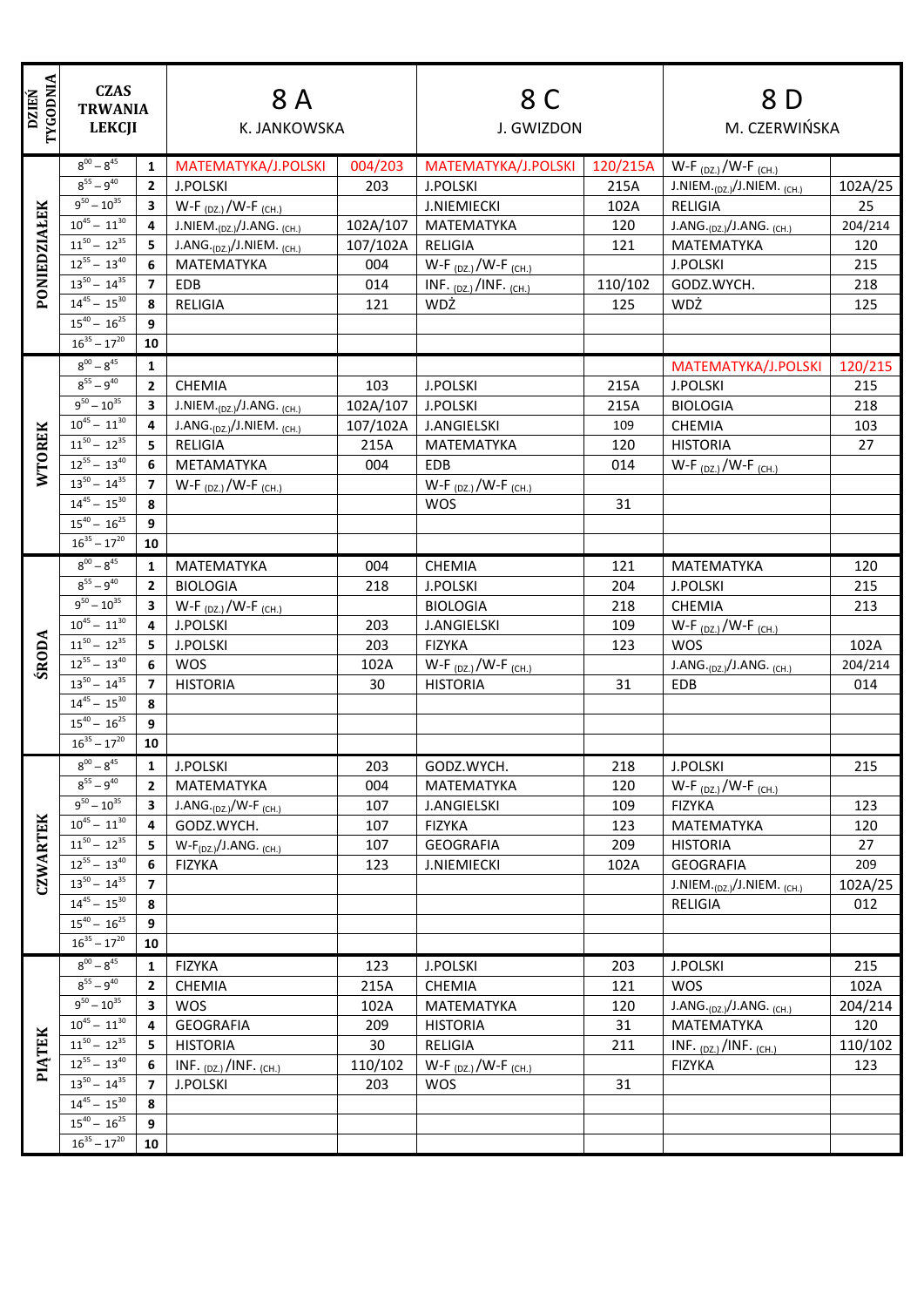|                         | 8 E                         |         | 8 F                             |                    | 8 G                            |                |  |
|-------------------------|-----------------------------|---------|---------------------------------|--------------------|--------------------------------|----------------|--|
|                         | I. WŁODKOWSKA               |         |                                 | <b>B. ROGIŃSKA</b> |                                | M. PETRYKOWSKA |  |
| $\mathbf{1}$            | <b>FIZYKA</b>               | 123     | $W-F$ <sub>(CH.)</sub>          |                    | <b>WOS</b>                     | 31             |  |
| $\mathbf{2}$            | MATEMATYKA                  | 214     | <b>J.POLSKI</b>                 | 012                | <b>CHEMIA</b>                  | 213            |  |
| 3                       | <b>J.ANGIELSKI</b>          | 214     | <b>J.POLSKI</b>                 | 012                | MATEMATYKA                     | 211            |  |
| 4                       | <b>J.POLSKI</b>             | 215     | $W-F_{(DZ)}/INF_{(CH.)}$        | 102                | <b>J.POLSKI</b>                | 012            |  |
| 5.                      | <b>J.POLSKI</b>             | 215     | <b>HISTORIA</b>                 | 30                 | <b>J.POLSKI</b>                | 012            |  |
| 6                       | INF. $(DZ_1)/INF$ . $(CH.)$ | 110/102 | MATEMATYKA                      | 120                | <b>J.NIEMIECKI</b>             | 25             |  |
| $\overline{ }$          | <b>WOS</b>                  | 102A    | <b>RELIGIA</b>                  | 121                | <b>J.ANGIELSKI</b>             | 011            |  |
| 8                       | WDŻ                         | 125     | WDŻ                             | 125                | WDŻ                            | 125            |  |
| 9                       |                             |         |                                 |                    |                                |                |  |
| 10                      |                             |         |                                 |                    |                                |                |  |
| 1                       | MATEMATYKA/J.POLSKI         | 123/215 | MATEMATYKA/J.POLSKI             | 120/012            | MATEMATYKA/JPOLSKI             | 123/012        |  |
| $\mathbf{2}$            | MATEMATYKA                  | 123     | INF. $_{(DZ.)}$ /W-F $_{(CH.)}$ | 110                | <b>RELIGIA</b>                 | 25             |  |
| 3                       | CHEMIA                      | 103     | <b>FIZYKA</b>                   | 123                | <b>J.ANGIELSKI</b>             | 011            |  |
| 4                       | <b>J.POLSKI</b>             | 215     | <b>GEOGRAFIA</b>                | 209                | W-F $_{(DZ.)}$ /W-F $_{(CH.)}$ |                |  |
| 5.                      | EDB                         | 014     | <b>J.ANGIELSKI</b>              | 109                | <b>GEOGRAFIA</b>               | 209            |  |
| 6                       | W-F                         |         | <b>WOS</b>                      | 31                 | <b>BIOLOGIA</b>                | 217            |  |
| $\overline{ }$          | <b>WOS</b>                  | 102A    | EDB                             | 014                |                                |                |  |
| 8                       |                             |         | $W-F_{(DZ.)}$                   |                    |                                |                |  |
| 9                       |                             |         |                                 |                    |                                |                |  |
| 10                      |                             |         |                                 |                    |                                |                |  |
| 1                       | <b>RELIGIA</b>              | 25      | $W-F$ <sub>(CH.)</sub>          |                    | EDB                            | 014            |  |
| $\mathbf{2}$            | <b>FIZYKA</b>               | 123     | <b>J.POLSKI</b>                 | 012                | <b>RELIGIA</b>                 | 25             |  |
| 3                       | <b>MATEMATYKA</b>           | 121     | <b>J.ANGIELSKI</b>              | 109                | <b>J.POLSKI</b>                | 012            |  |
| 4                       | GODZ.WYCH.                  | 215     | <b>J.NIEMIECKI</b>              | 25                 | MATEMATYKA                     | 121            |  |
| 5                       | W-F                         |         | MATEMATYKA                      | 120                | <b>HISTORIA</b>                | 30             |  |
| 6                       | <b>J.NIEMIECKI</b>          | 25      | <b>CHEMIA</b>                   | 213                | <b>FIZYKA</b>                  | 123            |  |
| $\overline{7}$          | <b>BIOLOGIA</b>             | 218     | GODZ.WYCH.                      | 011                | <b>J.NIEMIECKI</b>             | 25             |  |
| 8                       |                             |         | $W-F_{(DZ.)}$                   |                    | $W-F_{(DZ.)}/W-F_{(CH.)}$      |                |  |
| 9                       |                             |         |                                 |                    |                                |                |  |
| 10                      |                             |         |                                 |                    |                                |                |  |
| 1                       | MATEMATYKA                  | 103     | <b>J.POLSKI</b>                 | 012                | <b>HISTORIA</b>                | 30             |  |
| $\mathbf{2}$            | <b>GEOGRAFIA</b>            | 209     | <b>HISTORIA</b>                 | 30                 | <b>J.POLSKI</b>                | 012            |  |
| 3                       | <b>HISTORIA</b>             | 30      | MATEMATYKA                      | 120                | MATEMATYKA                     | 103            |  |
| 4                       | J.POLSKI                    | 215     | <b>J.ANGIELSKI</b>              | 109                | $W-F_{(DZ.)}/W-F_{(CH.)}$      |                |  |
| 5                       | <b>J.ANGIELSKI</b>          | 214     | <b>BIOLOGIA</b>                 | 218                | <b>FIZYKA</b>                  | 123            |  |
| $\bf 6$                 | W-F                         |         | <b>WOS</b>                      | 31                 | CHEMIA                         | 213            |  |
| $\overline{\mathbf{z}}$ |                             |         | $W-F$ <sub>(CH.)</sub>          |                    |                                |                |  |
| 8                       |                             |         |                                 |                    |                                |                |  |
| 9                       |                             |         |                                 |                    |                                |                |  |
| 10                      |                             |         |                                 |                    |                                |                |  |
| $\mathbf{1}$            | CHEMIA                      | 215A    | $W-F_{(DZ.)}$                   |                    | <b>J.ANGIELSKI</b>             | 011            |  |
| $\overline{2}$          | <b>J.NIEMIECKI</b>          | 25      | CHEMIA                          | 213                | $W-F_{(DZ.)}/W-F_{(CH.)}$      |                |  |
| 3                       | <b>J.POLSKI</b>             | 215     | <b>FIZYKA</b>                   | 123                | GODZ.WYCH.                     | 011            |  |
| 4                       | <b>HISTORIA</b>             | 30      | <b>J.NIEMIECKI</b>              | 25                 | MATEMATYKA                     | 27             |  |
| 5                       | W-F                         |         | MATEMATYKA                      | 120                | J.POLSKI                       | 012            |  |
| 6                       | <b>RELIGIA</b>              | 211     | <b>J.POLSKI</b>                 | 012                | <b>WOS</b>                     | 31             |  |
| $\overline{\mathbf{z}}$ | <b>J.ANGIELSKI</b>          | 214     | <b>RELIGIA</b>                  | 211                | INF. $(DZ)$ /INF. $(CH.)$      | 110/102        |  |
| 8                       |                             |         |                                 |                    |                                |                |  |
| 9                       |                             |         |                                 |                    |                                |                |  |
| 10                      |                             |         |                                 |                    |                                |                |  |